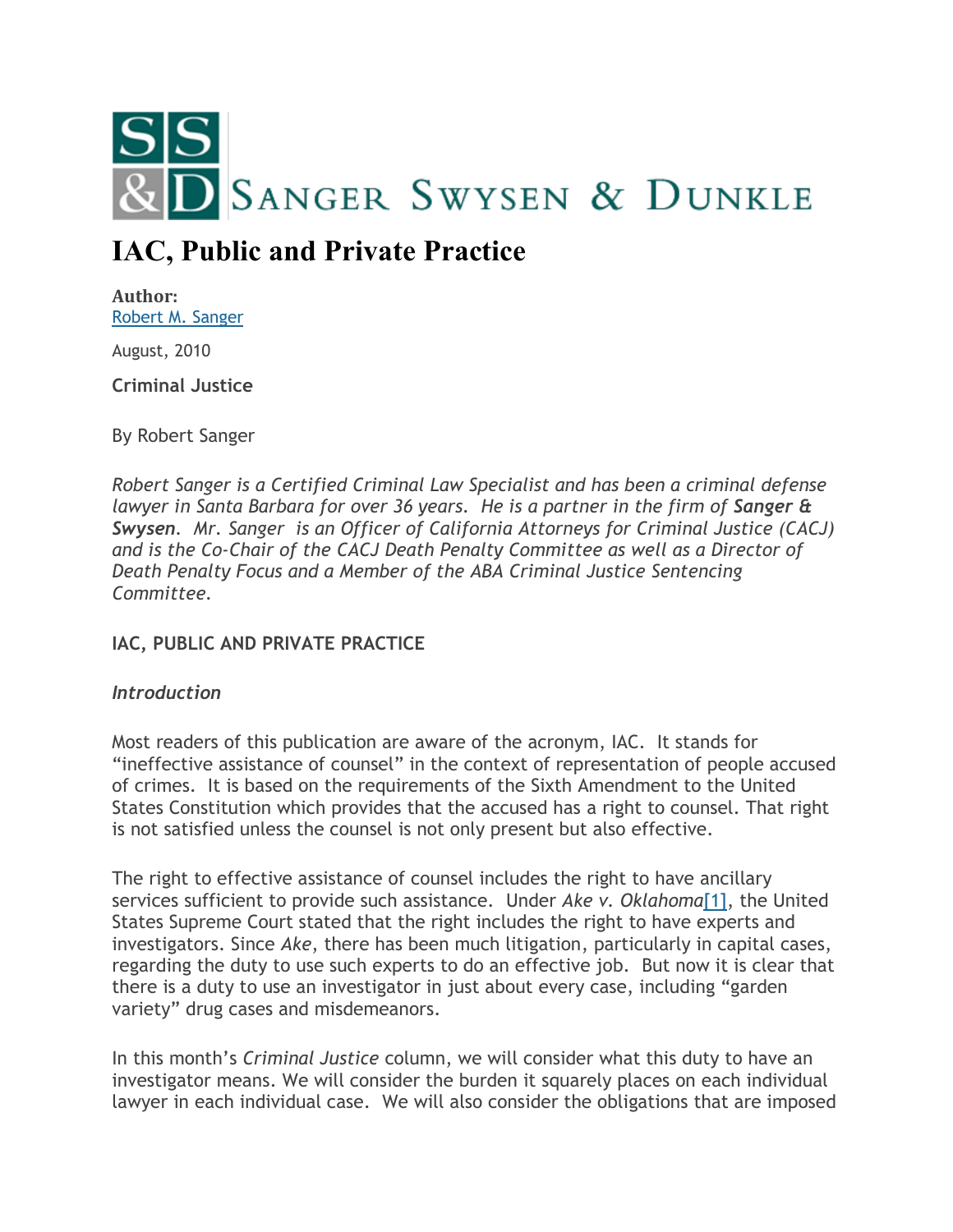on the governmental agencies, including the County Board of Supervisors and the public, to provide effective assistance of counsel through appointed counsel and the Public Defenders Office.

### *Standards of Practice Relating to Investigation*

In a previous *Criminal Justice* column[,\[2\]](#page-5-1) we discussed the fact that appointed counsel, including the Public Defender, has the duty to defend a case vigorously and to investigate all defenses. It is not an exception to that duty to say that the office will not provide money for experts or other resources. In particular, we reviewed the case of *In re Edward S*[.\[3\]](#page-5-2) in which the Court held that that the lawyer assigned to a juvenile was incompetent as counsel where he did not follow up on defenses and employ experts. In this column, we will look at the specific question of whether it is ineffective assistance of counsel – IAC – to fail to hire an investigator.

We remember Paul Drake, often sitting on the credenza behind Perry Mason's desk while the two of them and Mason's legal assistant, Della Street, discussed their case strategy[.\[4\]](#page-5-3) Drake was in on every case and, whatever the theatrics of the *Perry Mason[\[5\]](#page-5-4)* television episodes, in each one of them, Paul Drake went out into the field and investigated. Of course, *Perry Mason* was the fictional creation of Erle Stanley Gardner. But Gardner was a real lawyer who practiced in Ventura. Gardner created a group called the "Court of Last Resort" where he got together investigators, forensic experts, lawyers and even a prison warden to review cases where a miscarriage of justice might have occurred. Their work resulted in stunning reversals of convictions. They were cases in which the trial lawyer did not investigate properly. Gardner did not allow that to happen in his fictional accounts.

Since the days of the Court of Last Resort, there have been other advocates for the wrongly convicted. The most famous and most prevalent currently is the Innocence Project started by Barry Scheck and Peter Neufeld and now a feature around the country often associated with major law schools. The common theme is the reinvestigation of cases which were not investigated properly by the defense. The Death Penalty Information Center reports that from 1978 to present, there have been 138 persons exonerated and released from death row[.\[6\]](#page-5-5) The number of other people on death row who were wrongly convicted will never be known and the number of people wrongly convicted of non-capital cases is probably staggering. The causes of the wrongful convictions include faulty eye-witness identification, jail house snitches, prosecutorial or police misconduct, false confessions and other things. But most wrongful convictions are the result of a combination of factors, including IAC. And, at the core of IAC is the failure of the defense lawyer to investigate some part or all of the case.

The United States Supreme Court in *Wiggins v. Smith*[\[7\]](#page-5-6) reiterated the constitutional requirement that the defense lawyer not only use an investigator in capital cases but that the investigation be thorough. This requirement applies to appointed and to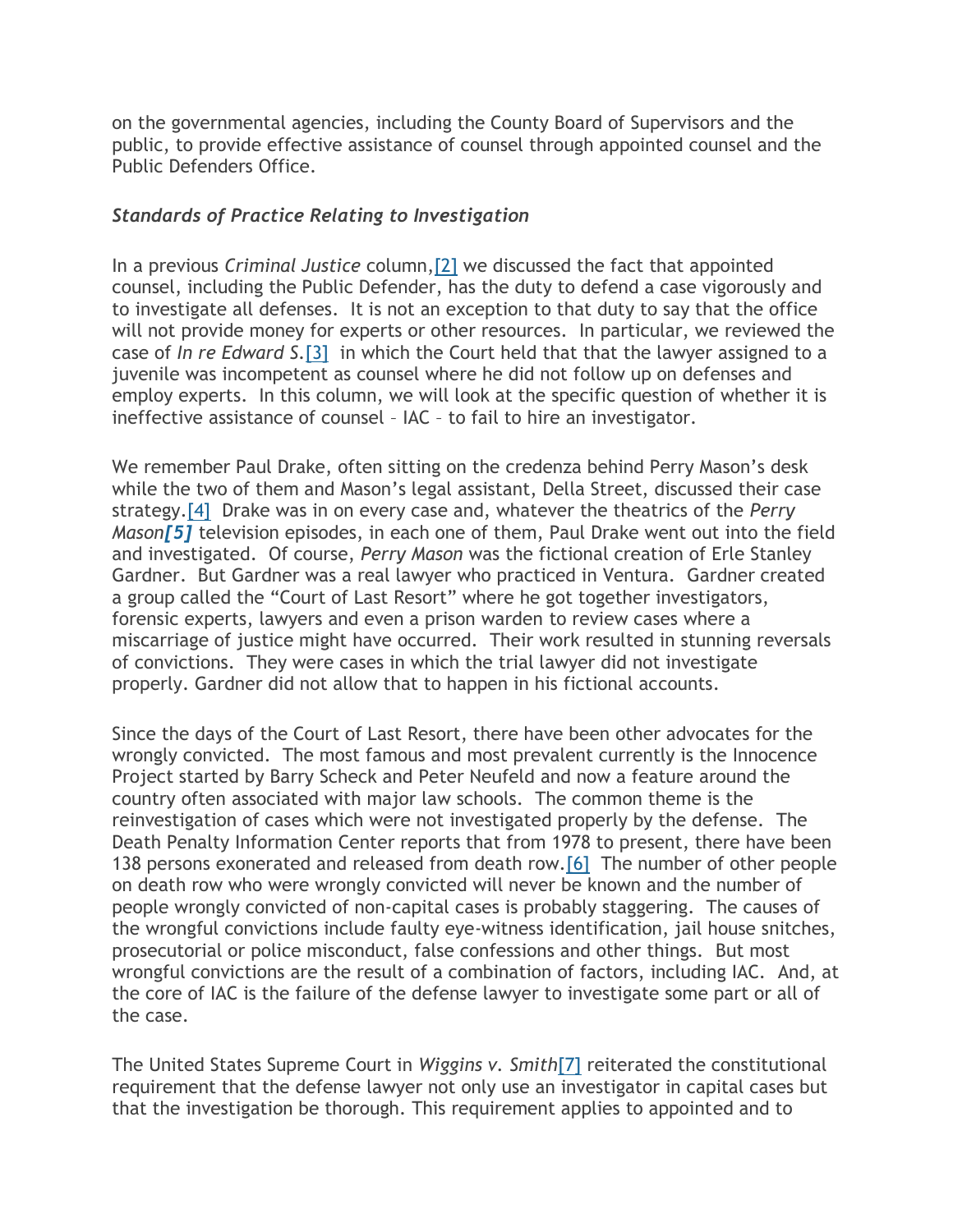retained counsel. The obvious corollary to the enunciated principle of thorough investigation is that defense counsel has to obtain the services of an investigator, and usually more than one, in capital cases. Whether retained, appointed or designated as counsel of record in a capital case, the lawyer must have investigation services. The Court has made it clear that it wants counsel to investigate the first time around and not to leave the matter for reinvestigation later. So, the standards of practice are well established and the real equivalent of the fictional Paul Drake is mandatory these days in capital cases[.\[8\]](#page-5-7)

#### *Standards of Practice Relating to Investigation in Non-Capital Cases*

Few private lawyers or law firms have full time in-house investigators. To the extent that a private lawyer uses an investigator, the investigator is usually hired on an hourly or per-case basis. Appointed counsel often do the same. In some counties, lawyers get together and contract to provide indigent defense services or to provide such services for cases in which the Public Defender has a conflict of interest. Sometimes such contracting lawyers have a designated investigator and sometimes they contract on an as needed basis. Public Defenders generally hire a staff of investigators to assist the lawyers but investigative services are a limited resource which may be allocated on some sort of priority basis.

Judges and practitioners in the criminal courts throughout the state are well aware that there are lawyers who appear regularly and who seldom employ an investigator – some never do. There are other lawyers who employ investigators in a greater percentage of their cases but not in most of them. There are appointed lawyers who individually or as members of a group do not budget for investigators for many cases. There are Public Defenders whose Board of Supervisors has not provided adequate funding for investigators as needed and they, too, have to ration investigative services, sometimes making arbitrary decisions.

The fact is that the individual lawyers handling cases in these situations may fall below the standards of practice. Contrary to what is often happening, it is necessary to employ an investigator in the vast majority, perhaps almost all, criminal cases. It is not sufficient, for instance, for the lawyer to take her or his own photographs of the scene or to rely on a friend of the accused to do so. It is not sufficient to say that the issue at hand can be raised in a garden variety suppression motion, for instance, and then proceed to a hearing to cross-examine the police officers without interviewing all other witnesses present at a stop and search. It is not sufficient for appointed counsel to say that their contract group has limited resources for investigation and that they cannot afford to hire an investigator in certain kinds of cases. And, it is not sufficient for Public Defender offices to say that they can only delegate investigative services to violent felonies or that their lawyers will have to do without an investigator in some cases due to lack of budget.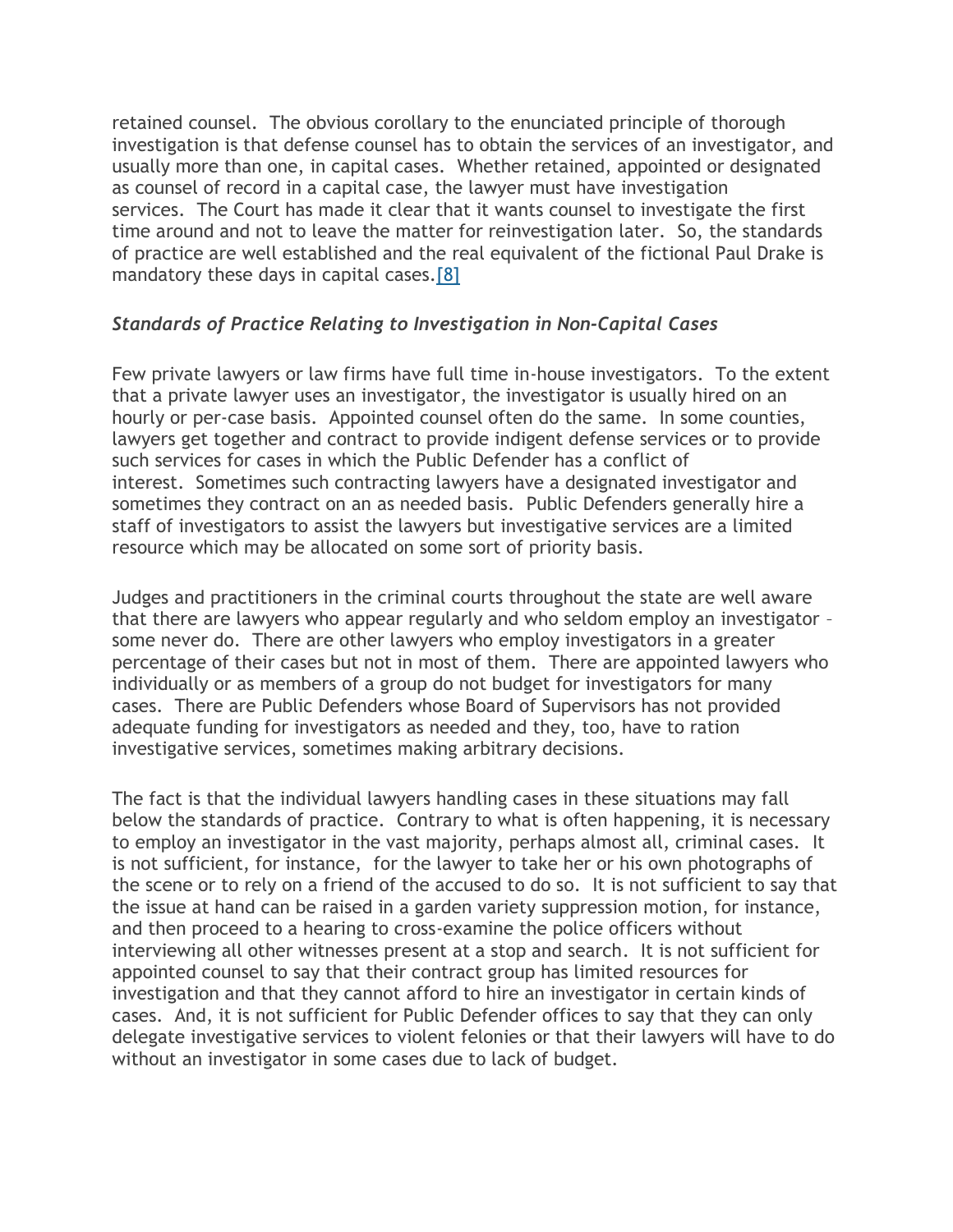It is also not sufficient for private practitioners to be retained on criminal cases and to not use the services of an investigator. Our law firm has a full time investigator on staff and, in addition, we contract with a number of other outside private investigators. We take the position that every case, even a garden variety misdemeanor, is a candidate for investigation. There are few cases where there is truly no factual issue on anything and we can rule out investigation. Our firm is not alone in this practice. To have an investigator or investigators available at al times and to be involved in almost every case is now the standard in California for all criminal cases. As we will see, having Paul Drake in on each case is not just a theatrical touch, it is constitutionally required and anything less is IAC.

#### *People v. Charles Thomas Jones*

The court of Appeal for the First Appellate District decided a case arising out of Lake County on June 30, 2010, entitled, *People v. Charles Thomas Jones*[.\[9\]](#page-5-8) The case had a long procedural history but, otherwise, has all the earmarks of a garden variety drug case. Mr. Jones was stopped in 2006 for running a stop sign at night. This infraction led to the officers deciding he was under the influence and then they located methamphetamine. He was eventually charged in two cases. His lawyer, who was mentioned by name throughout the reported opinion of the Court[,\[10\]](#page-5-9) was a member of a group of twelve lawyers that contracted with the Lake County to provide indigent defense services. That group had an investigator. However, the administrators of the group prioritized the use of that investigator primarily for violent felonies. Ultimately the Court found that the failure of this particular lawyer to use an investigator in this case was IAC.

This is not a case where the lawyer simply failed to identify a potential Fourth Amendment violation. In fact, the lawyer brought a motion to suppress pursuant to Penal Code Section 1538.5. This was not a case where the lawyer did nothing to prepare for the hearing. In fact, he went to the scene of the alleged failure to stop and took pictures and he also obtained pictures from a friend of the client. This was not a case where the lawyer failed to present evidence. In fact, at the hearing the lawyer showed the photographs to the officers and the photographs were admitted into evidence. This was also not a case where the lawyer failed to cross-examine the officers. In fact, the lawyer did so and the suppression hearing took a full day.

Nevertheless, the Court of Appeal found that the lawyer's representation failed to meet the standards of practice and that the lawyer failed to satisfy the requirements of competent defense counsel under the Sixth Amendment to the United States Constitution and Article I, Section 15 of the California Constitution. The Court held that it was ineffective assistance of counsel – IAC -- to fail to have an investigator go to the scene and take the photographs and that it was IAC to fail to have the investigator interview the people who were with the defendant, either in his car or behind him, at the time he said he stopped at the intersection.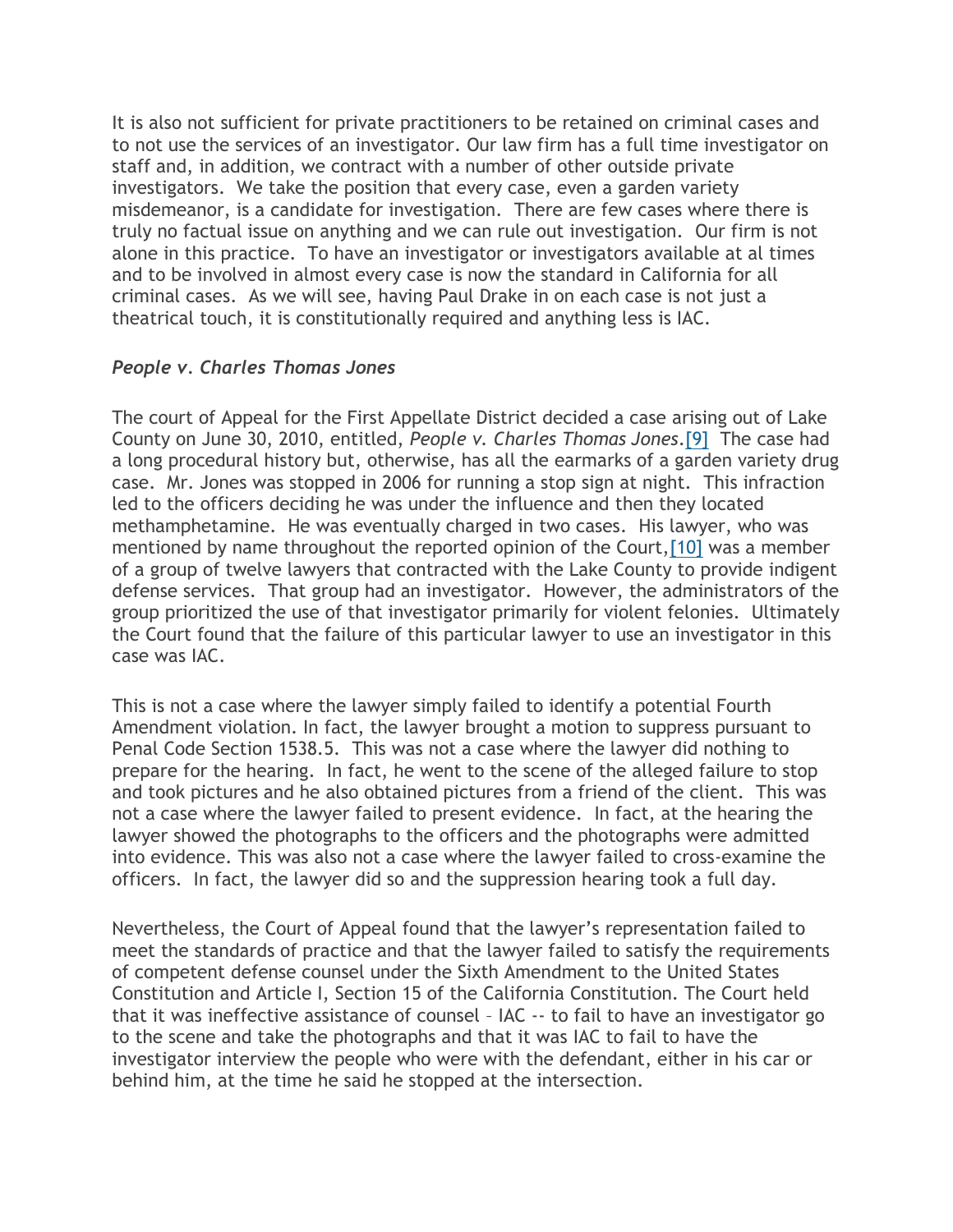The court based this on the objective standards of reasonableness as to the practice of criminal law as set forth in *Strickland v. Washington[\[11\]](#page-5-10)* and then found that the failure to meet that standard caused prejudice. It was not enough for the lawyer to investigate the motion to suppress himself. It was not enough for him to bring in photographs and admit them into evidence. It was not enough to cross examine the officers in a day long hearing. The lawyer was ineffective because he did not employ an investigator to take photographs of the scene and to testify to the significance of the photographs. The lawyer was also ineffective because he did not employ an investigator to interview the witnesses to the defendant's driving.

In so holding, the Court looked to the American Bar Association Standard[s\[12\]](#page-6-0) and, in particular, a Commentary entitled, "*The Importance of Prompt Investigation*." The court also looked to other texts and case law as well as *Strickland* itself regarding the duty to investigate. The Court lamented the fact that the failure to investigate "places poor people at constant risk of wrongful conviction." [citations omitted] The Court went so far as to note approvingly that class actions are being filed to address systematic deficiencies in the defense of the indigent. The court said that the provision real legal representation for the poor was 30 years overdue.

Here the lawyer had claimed that the group of twelve lawyers he was a part of, which had contracted to provide indigent defense services in Lake County, was only allocated one investigator. He said that they had to prioritize the use of that investigator and it was beyond his control. The Court rejected that excuse and held that the individual lawyer had the duty to either be prepared on each individual case or to not take the case. The full burden of providing effective assistance is on the shoulders of each attorney whether retained, appointed, a member of a group or a member of a Public Defender office. The individual lawyer has a duty to move to withdraw if his or her caseload is too heavy or if he or she does not have the investigative resources. Furthermore, the lawyer has a duty to seek appellate relief if the trial court denies the motion to withdraw. The failure of the county to provide adequate funds for investigation does not excuse the lawyer.

# *Conclusion*

The courts in both *In re Edward S*. and *People v. Jones* make it clear that they are not going to tolerate IAC based on a failure to investigate. That means, unequivocally, that criminal defense lawyers have to use an investigator. There is no excuse that there is a lack of funds. There is no excuse that someone running the program will not provide the resources. It is up to the Board of Supervisors to adequately fund indigent defense and, in particular, to have an investigator available for any and all cases. And it is incumbent on private law firms and retained counsel to spend the money to hire investigators and use them.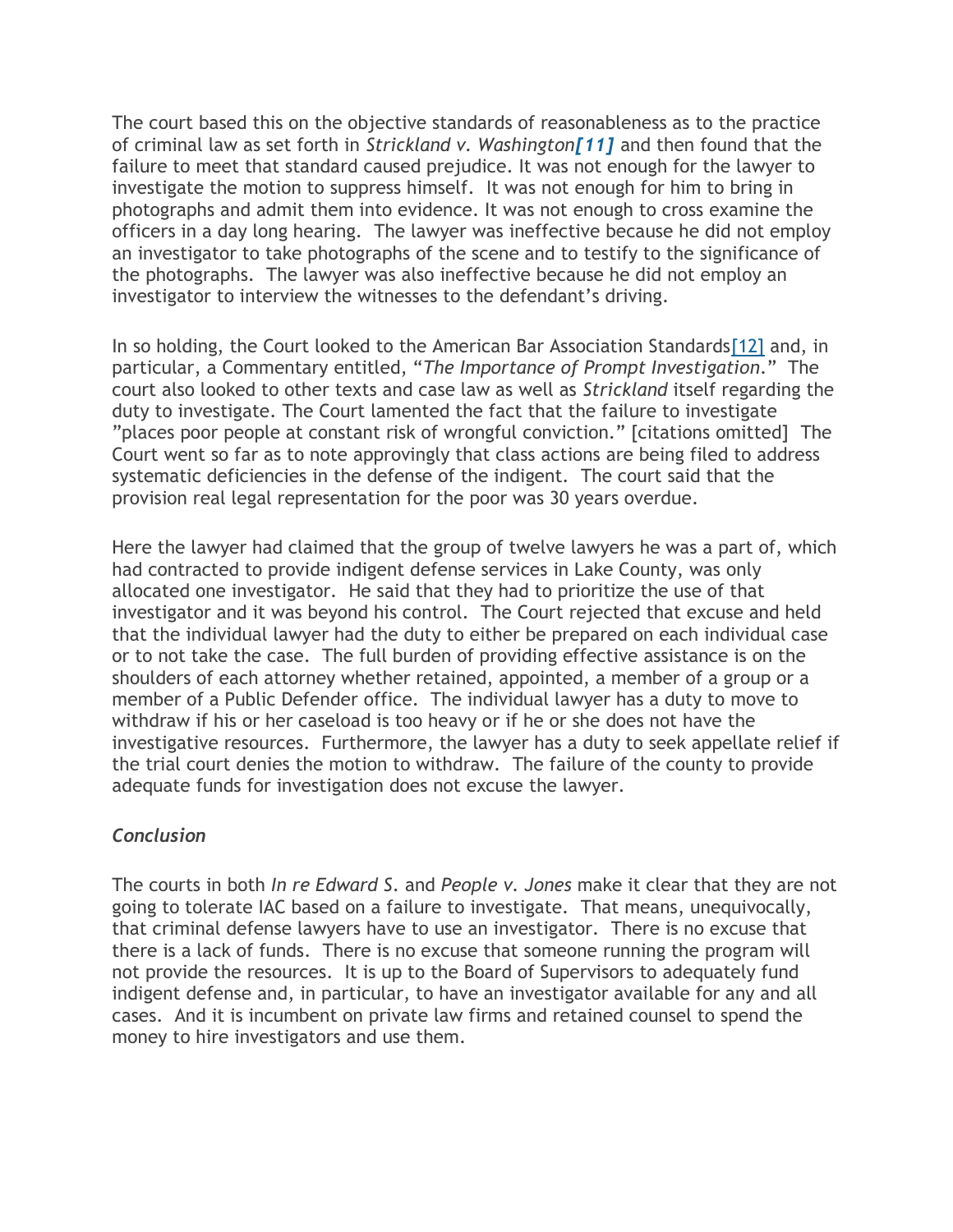But the final responsibility is on the individual lawyer in each individual case. If the lawyer cannot meet the obligation to have an investigator, she or he must move to withdraw and seek appellate relief. This is the standard in California.

<span id="page-5-0"></span>[1]470 U.S. 68 (1986)

<span id="page-5-1"></span>[2]

<span id="page-5-2"></span>[3] 173 Cal.App. 4th 387 (2009).

<span id="page-5-3"></span>[4] The original series ran from 1957 through 1966 and starred Raymond Burr, William Hopper, Barbara Hale as Mason, Drake and Street. William Tallman played the ill fated D.A., Hamilton Burger

<span id="page-5-4"></span>[5] Theatrical though they may have been, they provided inspiration for no less than Justice Sotomayor to pursue a career in law. Recall her colloquy with Senator Al Franken where she cited Perry Mason for her desire to be a prosecutor, leading to the remark that the prosecutor in the show lost all but one of his cases. See, e.g., the AP story at <http://www.aolnews.com/story/al-franken-makes-perry-mason-joke/573756>

<span id="page-5-5"></span>[6] <http://www.deathpenaltyinfo.org/innocence-and-death-penalty>

<span id="page-5-6"></span>[7] 539 U.S. 510 (2003)

<span id="page-5-7"></span>[8] In capital cases in California , the legislature has provided for funding of investigative and expert services under Penal Code Section 987.9.

<span id="page-5-8"></span>[9] Slip opinion, First Appellate District, Division Two, Case Number A126005, file June 30, 2010.

<span id="page-5-9"></span>[10] The lawyer's name is mentioned repeatedly in the decision but it is not important for our purposes.

<span id="page-5-10"></span>[11] 46 U.S. 668 (1984).